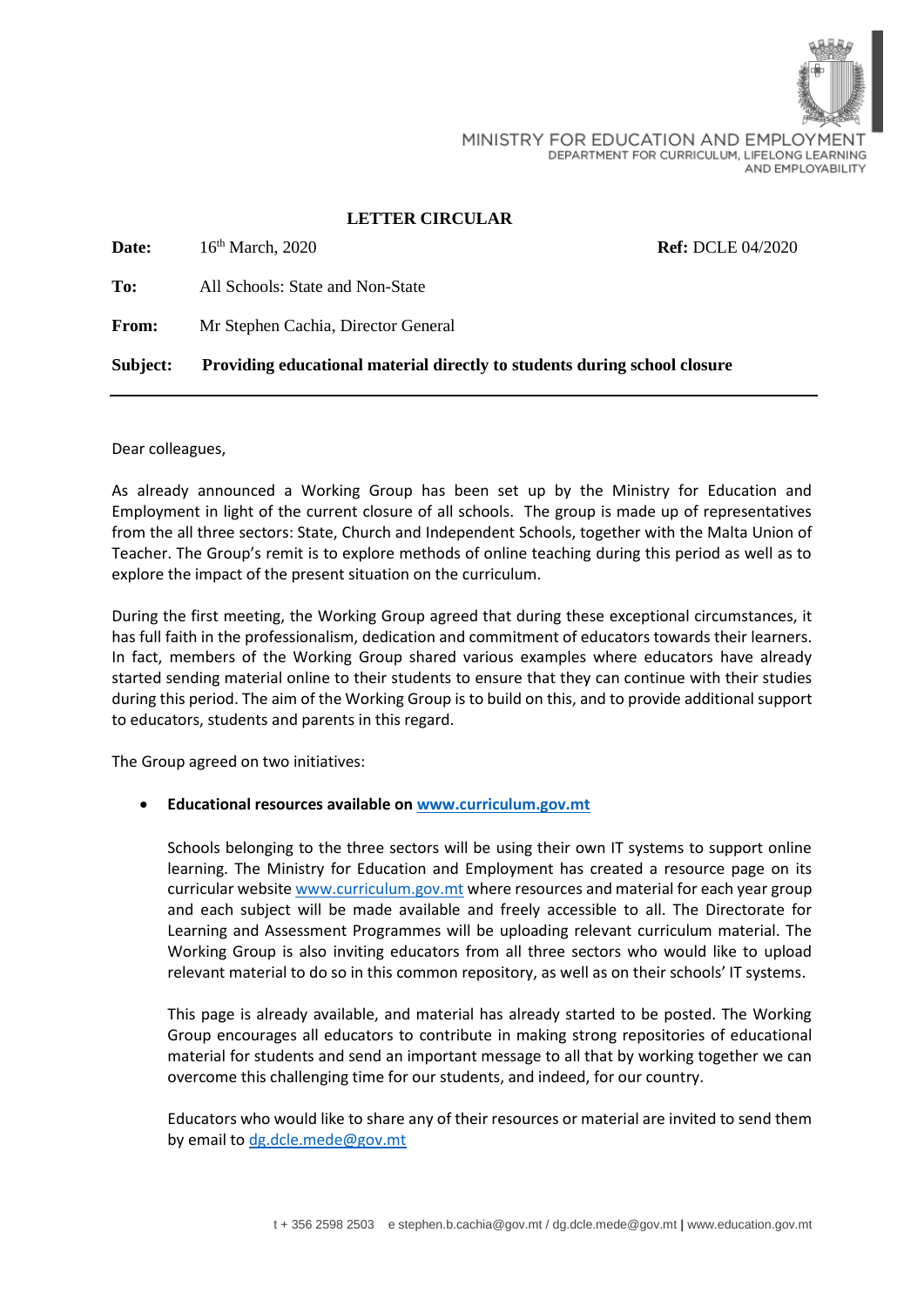### • **Educators providing resources directly to their students**

The Working Group also agreed that educators are being encouraged to use online means to provide educational material and resources to their students. Educators are encouraged to continue using the digital online methods they may be already using in their respective schools. Educators may request support to enable them to do so either through their respective schools or through the dedicated support service the Ministry for Education and Employment has set up through its Directorate for Digital Literacy and Transversal Skills. Further information and support on how to use online platforms to provide educational material directly to students is available on:

## <https://digitalliteracy.skola.edu.mt/>

In the case of state schools, educators can use any platform or method they are familiar with or are already using, including Ilearn/Fronter and ClassConnect for tablets. Another suggested platform is MySchool which serves to provide educational material directly to students. A video tutorial on how to use the assignment function on MySchool is available on:

*How educators can assign tasks to students:* <https://youtu.be/8Xvvr5oNyE0>

*How students submit assignments to educators:* [https://youtu.be/NMEA8X2\\_LPA](https://youtu.be/NMEA8X2_LPA)

All educators needing further support about online teaching and learning, can contact us on: **<http://bit.ly/supportmt>**

We can support you in any query related to MySchool, Ilearn/Fronter, One Tablet Per Child, eTwinning and other areas.

Help lines are also open during office hours for:

| <b>Early Years and eTwinning</b> | 25981568            |
|----------------------------------|---------------------|
| Primary                          | 25981570            |
| <b>Middle and Secondary</b>      | 25981569   25981567 |
| <b>Other</b>                     | 25981564   25981565 |

I would like to take this occasion to sincerely thank all educators who will contribute through the above initiatives to support their students. I would also like to thank the members of the Working Group from the State, Church and Independent Sectors and the Malta Union of Teachers for the excellent collaboration which is taking place.

I wish all of you well during this difficult time. By working together, I am sure that the educational sector will give a strong contribution so that together as one country we overcome this challenge.

Take care and keep well.

Stephen Cachia Director General Curriculum, Lifelong Learning and Employability